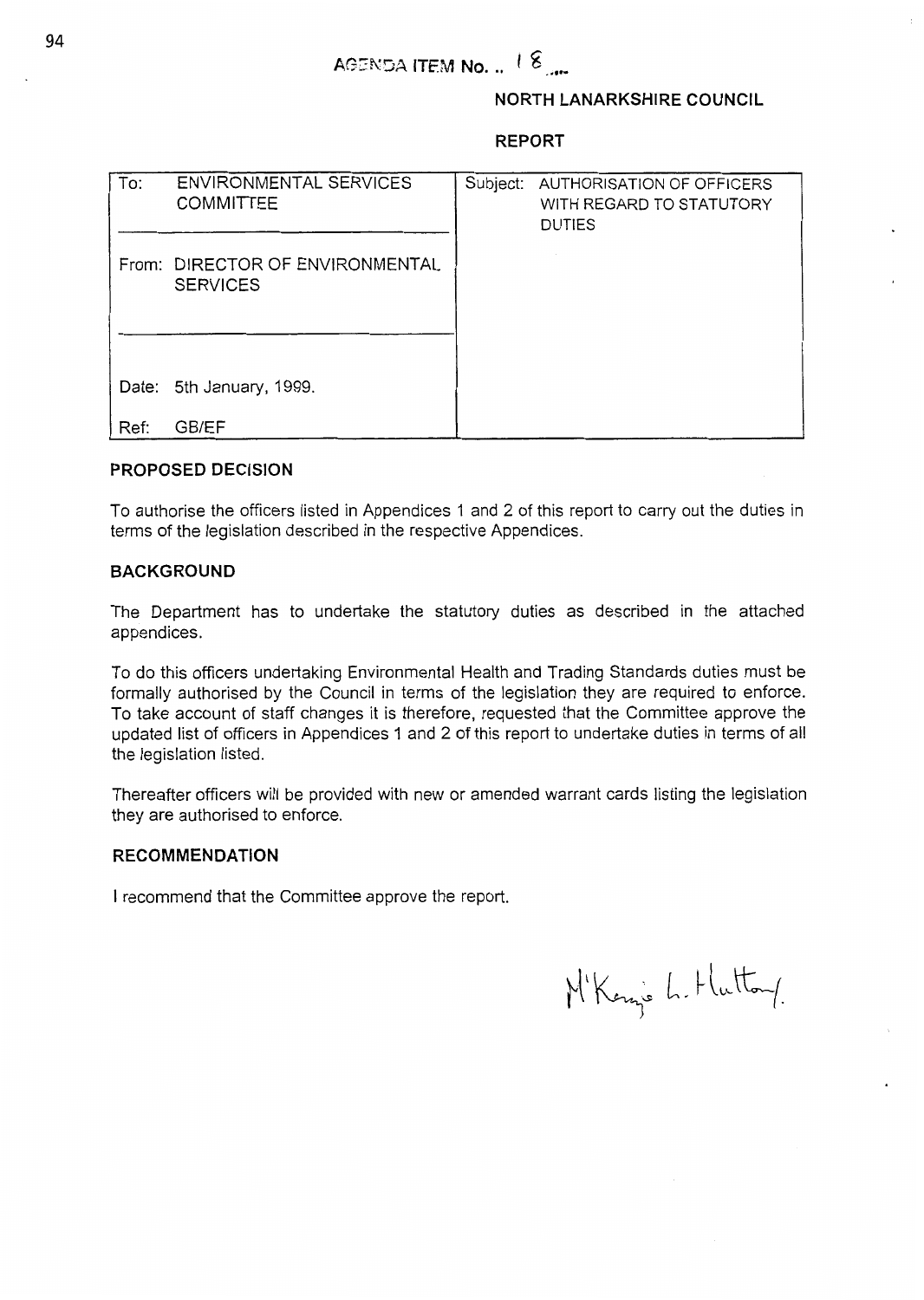#### **STAFF AUTHORISATIONS**

#### **Legislation:-**

1. Authorisation is required to exercise the powers (including the powers of entry, inspection and sampling where authorised by statue) and the carry out the duties appropriate to their employment under the Acts, Regulations and Orders listed hereunder, as follows, viz

Environment Act, 1995 Public Health (Scotland) Act, 1897 Food Safety Act, 1990 Caravan Sites and Control of Development Act, 1960 Clean Air Acts, 1956-93 Civic Amenities Act, 1967 Health and Safety at Work etc. Act, 1974 Control of Pollution Act, 1974 Prevention of Damage by Pests Act, 1949 Housing (Scotland) Act, 1987 Environmental Protection Act, 1990 National Assistance Act, 1948 (Section 50) Control of Pollution (Amendment) Act, 1989 Refuse Disposal (Amenity) Act, 1978 Civic Government (Scotland) Act, 1982 Food and Environment Protection Act, 1985 Local Government (Scotland) Act, 1973 Noise and Statutory Nuisance Act, 1993 Animal Health Act, 1981 The Licensing (Scotland) Act 1976 The Pet Animals Act 1951 The Riding Establishments Acts 1964 and 1970 The Animal Boarding Establishments 1963 The Breeding of Dogs Act 1973 The Dangerous Wild Animals Act 1976 The Sale of Venison (Scotland) Act 1968 The Game Act 1851 The Methylated Spirits (Sale by Rental) (Scotland) Act 1973 Local Government (Scotland) Act 1973

In addition, authority is required for the officers to themselves authorise any person to accompany them, if necessary, on visits to premises for the purpose of carrying out their duties in terms of the Health and Safety at Work etc. Act, 1974.

Specific written authorisation is also required for the officer listed below to exercise the power of an inspector specified in:-

- (I) Sections 20, 21, 22 and 25 of the Health and Safety at Work etc. Act, 1974
- (ii) any health and safety regulations made under the above Act, and
- (iii) the provision of the Act mentioned in Schedule 1 to the Health and Safety at Work etc. Act, 1974 which are specified in the third column of that schedule and of the regulations, orders on other instruments of a legislative character made of having effect under any provision so specified.

Staff/...

**APPENDIX** *I* **(Cont'd)**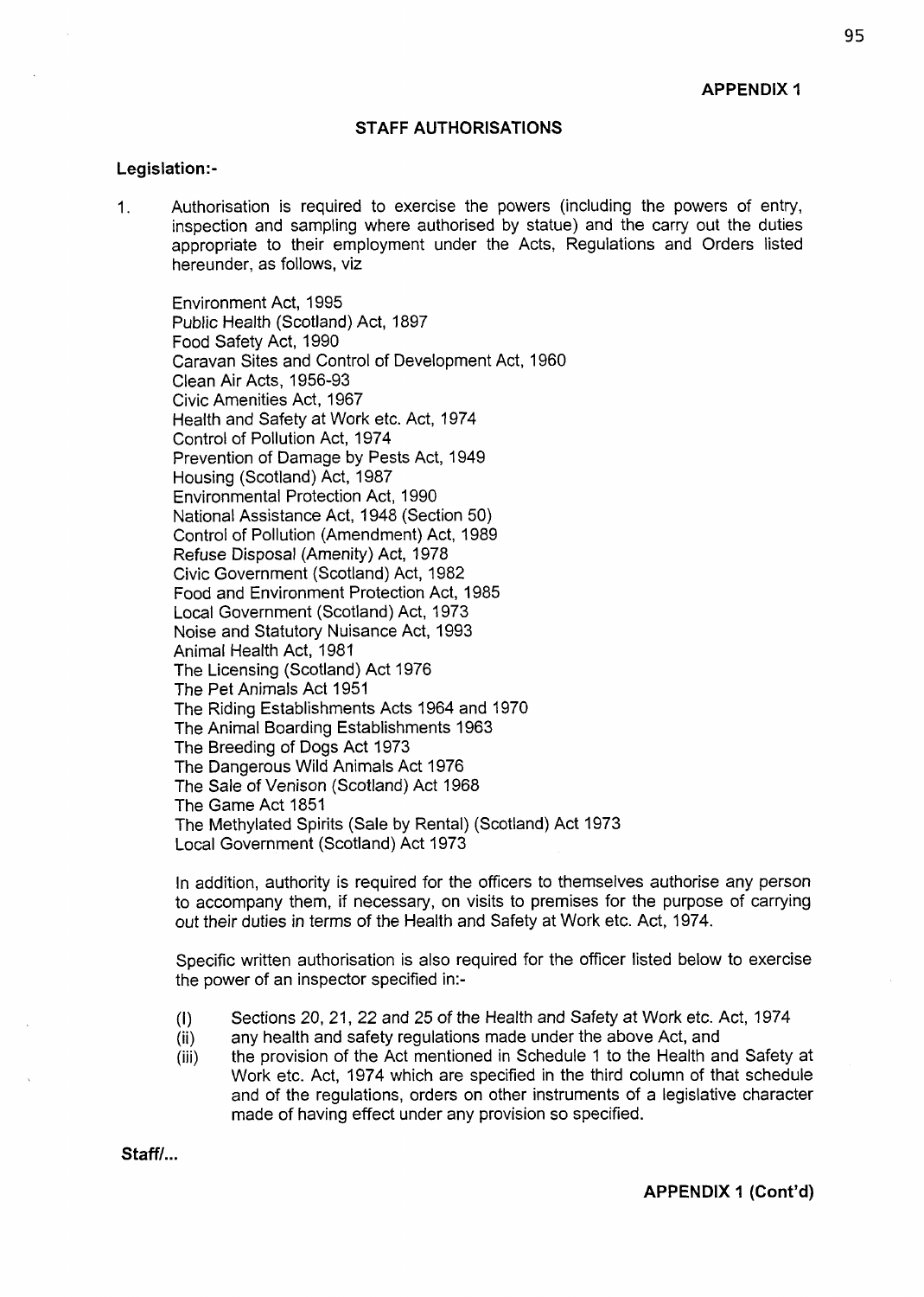**Staff:-** McKenzie Hutton Graham Bryceland David J. Connolly Robert Ritchie Jeffrey Tonner Lindsay Adair Robert Docherty Elizabeth Gray lrene Morrison Margaret Crawford Alastair Lee James Brannigan John Hearty Arthur Barnes William Burns **Andrew Allardyce** Daniel Cameron John McEwan Robert Sherry James Roy Adair Drew McLean Gordon Jorgenson Thomas Lachlan Carol Anne Penman Elaine Scott Richard Procter Andrew Ferguson Douglas Calder Hazel McLaughlan Peter Allish Gordon Cunningham Brian Whitelaw John Morgan Neil McGeachy Lois Pickering George Barr Jane McGahan Mark Robertson Thomas Gorman Emma Gillanders Mark Ferrier

**Appendix 2** 

**STAFF AUTHORISATIONS** 

**Legislation:-**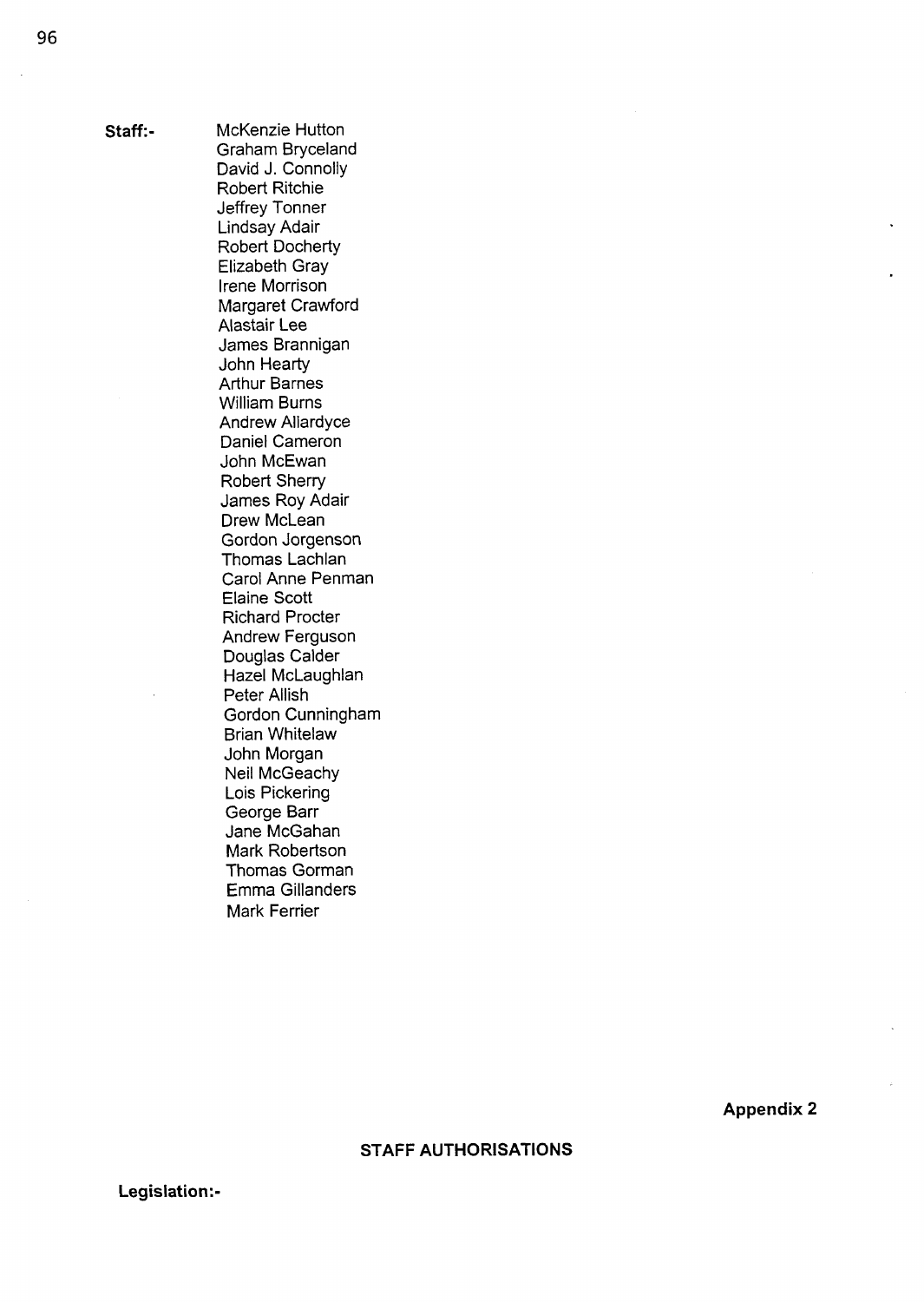Authorisation is required to exercise the powers (including the powers of entry, inspection and sampling where authorised by statute) and carry out the duties appropriate to their employment under the Acts, Regulations and Orders listed hereunder, as follows, viz:

Agricultural Produce (Grading and Marking) Acts, 1928 and 1931 Agriculture Act, 1970 Animal Health Act, 1981 Children and Young Persons (Protection From Tobacco) Act, 1991 Civic Government (Scotland) Act, 1982 Clean Air Act, 1993 Consumer Credit Act, 1974 Consumer Protection Act, 1987 Control of Pollution Act, 1974 Courts and Legal Services Act, 1990 Development of Tourism Act, 1969 (Price Display) Education Reform Act, 1988 Energy Act, 1976 Energy Conservation Act, 1981 Environment And Safety Information Act, 1988 Estate Agents Act, 1979 European Communities Act, 1972 Fair Trading Act, 1973 Food and Environment Protection Act, 1985 Hallmarking Act, 1973 Health and Safety at Work etc. Act , 1974 Medicines Act, 1968 Motor Cycle Noise Act, 1987 Pesticides (Fees and Enforcement) Act, 1989 Petroleum (Consolidation) Acts, 1928 and 1936 Poisons Act, 1972 Prices Act, 1974 and 1975 Property Misdescriptions Act, 1991 Telecommunications Act, 1984 Timeshare Act, 1992 Trade Descriptions Act, 1968 Trade Marks Acts, 1938 and 1994 Video Recordings Act, 1984 and 1993 Weights and Measures Acts, 1976 and 1985 Acts of Sederunt Agriculture and Horticulture Act, 1964 Banking Act, 1987 Bankruptcy (Scotland) Act, 1993 Buildings Societies Act, 1986 Children and Young Persons Act, 1937 Civil Jurisdiction and Judgements Act, 1982 Companies Act, 1985 Company Directors Disqualification Act, 1986 Competition Act, 1980 Consumer Arbitration Agreements Act, 1988 Copyright/...

**Appendix 2 (Cont'd)**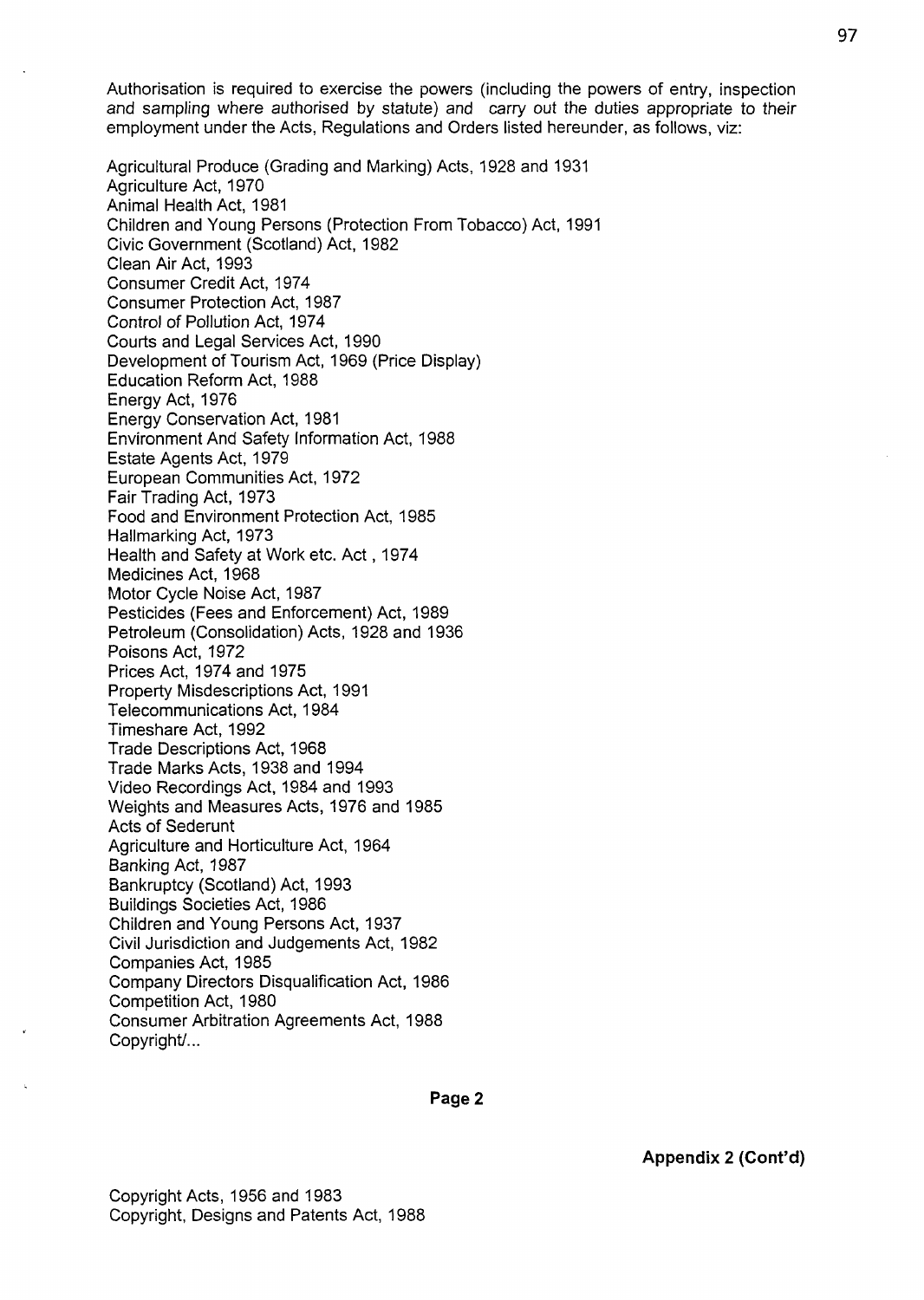Credit Unions Act, 1979 Criminal Justice (Scotland) Act, 1980 Debtors (Scotland) Act, 1987 Emergency Laws (re-enactments and Repeals) Act, 1964 Environmental Protection Act, 1990 Financial Services Act, 1986 Hire Purchase Act, 1964 Insolvency Acts, 1985 and 1986 Insurance Brokers (Registration) Act, 1977 Insurance Companies Acts, 1981 and 1982 Law Reform (Miscellaneous Provisions) (Scotland) Act, 1990 Plant Varieties and Seeds Act, 1964 Protection of Children (Tobacco) Act, 1986 Resale Prices Act, 1976 Restrictive Trade Practices Act, 1976 and 1977 Road Traffic Act, 1988 (Safety of Crash Helmets) Sale and Supply of Goods Act, 1984 Sale of Goods Act, 1979 Supply of Goods (Implied Terms) Act, 1973 Unfair Contract Terms Act, 1984 Agriculture Act, 1967 (meat and Livestock Commission's schemes for classification and price marking) Business Names Act, 1985 Companies Act, 1985 (Business ownership disclosure) Criminal Justice (Scotland) Act, 1980 (Compensation Orders) Farm and Garden Chemicals Act, 1987 Fireworks Acts, 1951 and 1964 (Labelling) Mock Auctions Act, 1961 Trading Representations (Disabled Persons) Acts, 1958 and 1972 Trading Stamps Act, 1964 Unsolicited Goods and Services Act, 1971 Unsolicited Goods and Services Act, 1975

**Page 3** 

**Appendix 2 (Cont'd)** 

**Staff** 

Anthony Roebuck Kevin Loveday Karen Woods